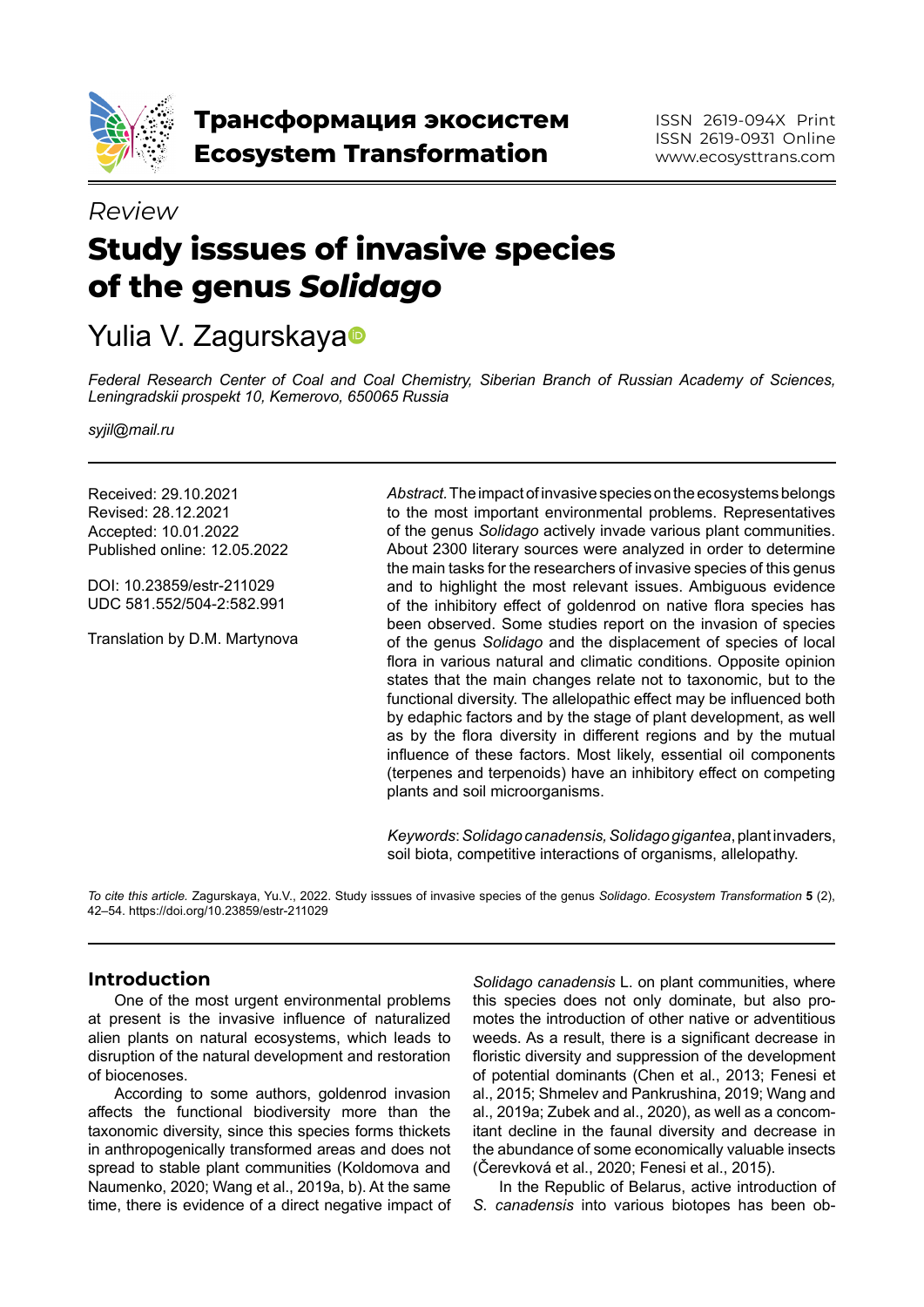served when assessing its distribution and growth peculiarities; most of the studied phytocenoses, where alien transforming species dominate, are confined to historically developed anthropogenic landscapes (Gusev, 2019). In addition, Canada goldenrod inhabits open wastelands and light deciduous urban forests, which are not subject to significant anthropogenic pressure (Chumakov and Neverdasova, 2017). In Western Siberia, mass invasion of *S. canadensis*  occurs primarily when the fertile soil layer is disturbed as a result of plowing/digging or garbage dumps. This mainly takes place at the areas disturbed relatively recently, without affecting previously reclaimed habitats or ecotopes where active restoration of vegetation has started before the penetration of goldenrod (Ufimtsev, 2018). In the European part of Russia, a significant part of the goldenrod populations is associated with an increase in the area of arable land taken out of agriculture cycle (Savin and Shishkonakova, 2021). In Poland, when studying abandoned agricultural lands, an active colonization of *S. canadensis* on recent deposits (2–4 years) and its almost complete disappearance on a 17-year-old wasteland have been observed (Skrajna et al., 2012).

When considering the invasion rate, *Solidago canadensis* and *S. gigantea* Aiton are less aggressive comparing to some other invaders, especially annuals (*Impatiens parviflora* DC., *I. glandulifera*  Royle, *Echinocystis lobata* (Michx.) Torr. & A. Gray) and trees (*Robinia pseudoacacia* L., *Reynoutria japonica* Houtt., *Juglans regia* L.) (Bomanowska et al., 2019; Lenda et al., 2019; Zelnik and al., 2020). Moreover, communities with *Solidago* differ from the communities, where other alien species dominate, by the greatest flora doversity (Abramova and Golovanov, 2019). However, most researchers attribute goldenrod not just to invasive species, but to transformers that directly change natural communities (Burlutskiy et al., 2019; Gusev, 2015; Mysliwy et al., 2020; Richardson and al., 2000; Shmelev and Pankrushina, 2019; Stefanowicz and al., 2019; Teixeira and al., 2020; Tokarska-Guzik and al., 2010) and inhibit the restoration of anthropogenically disturbed soils (Gusev, 2019). Active invasion of *Solidago canadensis*  and *S. gigantea* is observed mainly in the areas disturbed more than 5 years ago (Brzank et al., 2019); in this case, floristic diversity decreases for a very short time, ~ 2 years (Shelepova et al., 2019). It is assumed that the negative impact on floristic diversity is directly determined by the area of projective cover of *S. canadensis* (Gusev, 2021).

The articles published to date on the species of the genus *Solidago* are mainly devoted to particular issues. Our study aims to identify the main environmental problems and the most relevant aspects of the study for invasive species of the genus *Solidago.*

#### **Materials and methods**

The literary sources were searched through several international databases (query 'Solidago', sorting by publication date): ScienceDirect (Elsevier Publishing House), Web of Science (Clarivate Analytics), and Russian bibliographic database RINC (www. https://elibrary.ru/) (Scientific Electronic Library LLC). The relevant papers were analyzed by combining the results and systematizing by areas. In total, about 2300 sources were considered.

Plant taxa names are given in accordance with World Flora Online (2021).

#### **Invasive taxa of** *Solidago* **genus**

*Solidago canadensis* (s.l.) (Canada goldenrod) and *Solidago gigantea* (giant goldenrod) are herbaceous perennial plants of North American origin, listed in the Black List of Russia (Chernaya Kniga..., 2016; Vinogradova et al., 2010; Vinogradova et al., 2020). Earlier, these species were used in experiments on disturbed land reclamation. There was reported on intensification of hybridization processes in the secondary (invasive) range (Ellstrand and Shierenbeck, 2006) and the active naturalization of new, more resistant taxa (Galkina and Vinogradova, 2019). In particular, these are *S. × niederederi* Khek, a hybrid of *S. canadensis* and *S. virgaurea* L., known from Western and Eastern Europe (Karpavičiené and Radušiené, 2016) and noted in the European part of Russia. In 2021, these plants have been found in Tula Oblast in addition to Kaliningrad and Pskov regions, where this species was registered earlier. The hybrid nature of *S. × niederederi* individuals from these populations was confirmed by molecular genetic methods (Galkina and Vinogradova, 2019; Galkina and Vinogradova, 2020; Lysenkov and Galkina, 2021). It is assumed that *S. × niederederi* populations reproduce as a result of new acts of hybridization of parental species (Lysenkov and Galkina, 2021).

#### **Morphobiological features of invasive** *Solidago* **species**

*S. canadensis* is the most studied species. Much attention should be paid to its adaptive abilities: the species resists diseases, harsh winters and long summer droughts, it is practically avoided by pests. *S. canadensis* prefers open areas, reducing invasive activity in low-light conditions (Dubovik et al., 2019), being generally shade-tolerant (Balf, 1992; Peshchanskaya, 2009). The reproductive potential of Canada goldenrod also depends on the illumination; the seeds germinate better in the light (up to 96%) than in the dark (21% and less) at 20 °C (Nikolaeva et al., 1985). *Solidago* fruit is a narrow-cylindrical, ribbed achene. One middle-aged plant can simultaneously form about 30 generative shoots; small flowers are arranged in anthodes, forming complex multi-level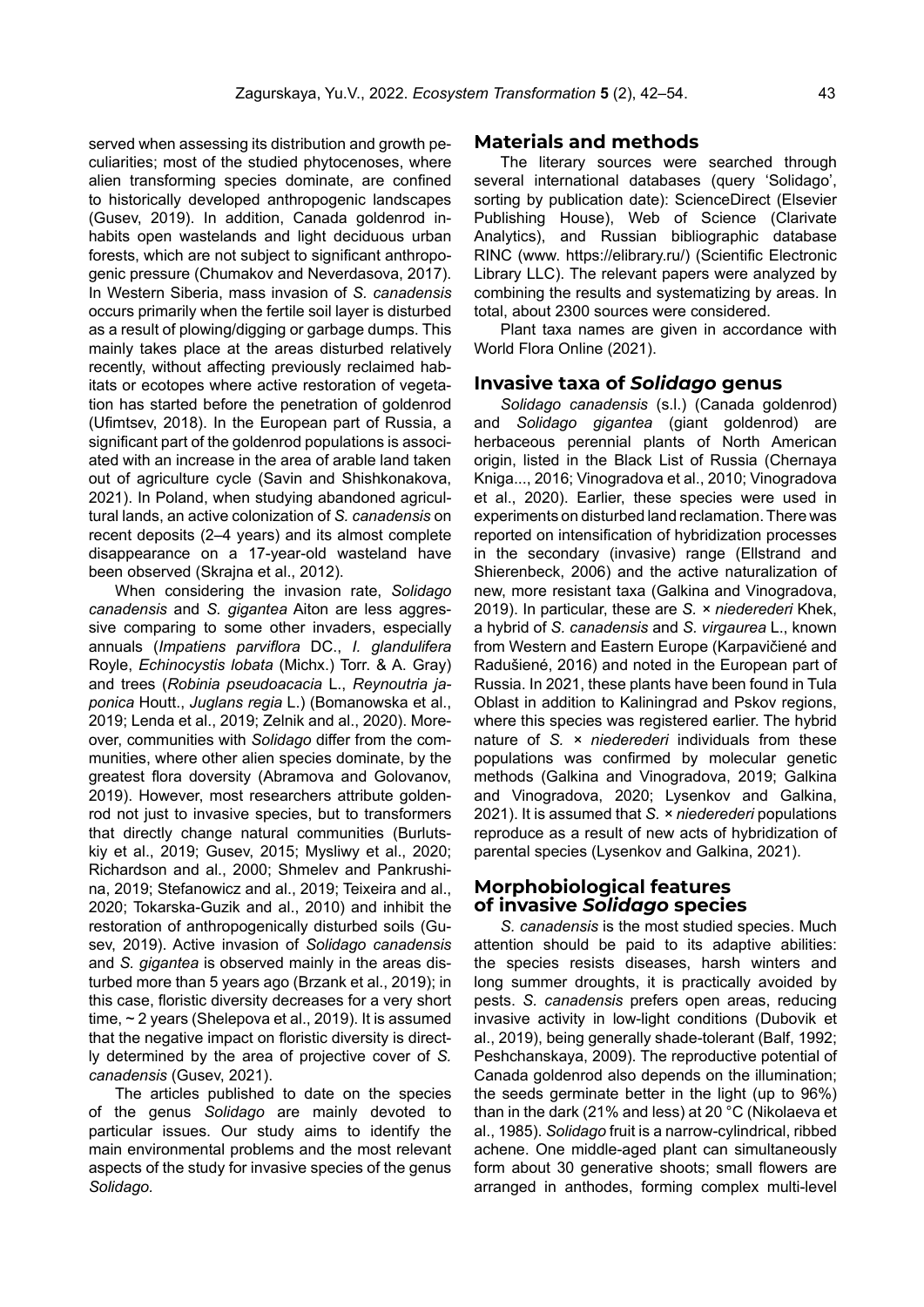inflorescences up to 40 cm long; a huge number of small, light seeds develop. Both invasive species of goldenrod are rhizomatous (Semple and Cook, 2006; Werner and al., 1980), they easily propagate vegetatively. As a rule, active reproduction by both types ensures the rapid growth of populations and fast colonizing of territories when introduced into wild communities (Daineko and Timofeev, 2018). Plant achieves the maximum reproductive degree (both by seeds and vegetative) at the  $4<sup>th</sup>-6<sup>th</sup>$  year of life (Skrajna et al., 2012).

Most significant interspecies differences between *S. canadensis* and *S. gigantea* are associated with the structure of rhizomes, leading to different growth patterns. *S. canadensis* forms separate fairly dense groups, while thickets of the long-rhizomatous *S. gigantea* are usually monodominant and more extended. Inflorescence density, pappus color, and pubescence of upper stem are also significant as distinguishing features for these two taxa (Ustinova and Lysenkov, 2020; Weber and Jakobs, 2005; Werner et al., 1980).

The morphological diversity of invasive *Solidago*  species is highlighted by many researchers*.* The sizes of aboveground plant organs are especially variable, including at the intra-taxon (population) level; they depend on the climate, soil parameters, and the diversity of phytocenoses populated by these species (Dong and He, 2019; Hejda et al., 2019; Jacobs et al., 2004; Sakaguchi and al., 2019; Weber, 1997; Weber and Jacobs, 2005; Weber and Schmid, 1998). Total adaptive capacity of these plants does not correlate with polyploidy, but with an increase in the mycorrhizal chromosome set; as a result, adaptive capacity is associated with increased metabolism in the rhizosphere (Wan et al., 2020; Wu et al., 2019). No relationship has been found between increased plant size and increased competitiveness (Pal et al., 2020).

# **Impact of invasive** *Solidago* **on soils and soil biota**

The interaction of invasive plants and soil microorganisms is one of the most studied issues (Reinhart and Callaway, 2006); the invasion of *S. canadensis* has a positive effect on some soil characteristics, such as soil microbial biomass, respiration, and use of carbon sources, etc. (Liao et al., 2011), when the development of both local plants and soil pathogens is inhibited (Zhang et al., 2009b). Root exudates of *S. canadensis* stimulate the germination of *Kummerowia striata* Thumb seeds (Fabaceae family), this phenomenon is explained by the indirect effect of arbuscular mycorrhiza on fungal communities; treatment of mycorrhizal cultures with inoculums increases the biomass and phosphorus concentration in the aboveground parts of *S. canadensis* (Yang et al., 2014). When studying the allelopathic effect, it has been noted that if soil pathogens are absent, tomato seedlings are inhibited by *S. canadensis* plants*,* although when *Pythium ultimum* Trow is present, tomato seedling suppression is reduced at the plots with *S. canadensis* compared to control (Zhang et al., 2011). However, a statistically significant decrease in the diversity of arbuscular mycorrhiza fungal communities has been reported as a result of *S. canadensis* invasion*,* regardless of soil parameters (Řezáčová et al., 2021).

According to the data obtained by the method for measuring the N2 fixation rate *in vitro, S. rigida* L. and *S. canadensis* have the strongest acetylene reduction out of the 7 species of the genus *Solidago*  (McKone and Biesboer, 1986). However, the content and rate of nitrogen uptake does not increase (Yang et al., 2014). The development and influence of *Solidago* root exudates depends directly on the composition and abundance of soil microorganisms, especially fungi of arbuscular mycorrhiza (Jin et al., 2004; Sun and He, 2018), which should be taken into account when performing experiments in a sterile medium, such as autoclaving, etc. (Sun and He, 2018). It should be noted that plants do not depend much on the composition and structure of the substrate, but the best and longest development of *Solidago canadensis* is achieved on heavy (rich) soils (Bornkamm and Hennig, 1982).

Along *S. gigantea* is usually noted together with *S. canadensis* as the most successful invaders of new territories, its positive effect on the fungi biomass and the fungi/bacteria ratio has been noted (Stefanowicz et al., 2019). However, no unequivocal conclusions about its ability to stimulate or suppress the development of microorganisms have been proposed (Scharfy et al., 2010; Zhang and al., 2009a).

Researchers suggest that the N:P ratio in the environment is one of the limiting factors in determining the competitiveness of plants, which is due to the different requirements of species for these chemical elements and the redistribution of resources due to invasion process (Wan et al., 2018).

There is evidence that the invasion of *S. canadensis,* compared with the native dominants of pioneer communities, accelerates the cycle of macroelements due to an increase in aboveground productivity and accumulation of nutrients, which has a positive effect on soil processes (Ye et al., 2019). However, in this study, all natives are the species of the Poaceae family*,* so the differences may be explained by their taxonomic features. In general, the substrate quality decreases as a result of *S. canadensis* invasion*,* which may lead to a reduce in reproduction of competing species (including the factor of nitrogen availability) and a concomitant increase in the root mass of the invader (Ren et al., 2019; Ren et al., 2020a; Zubek and al., 2020). As the soil temperature and nitrogen concentration increase, the productivity of *S. canadensis* does so, increasing the risk of its successful invasion (Ren et al., 2020b; Zhou et al.,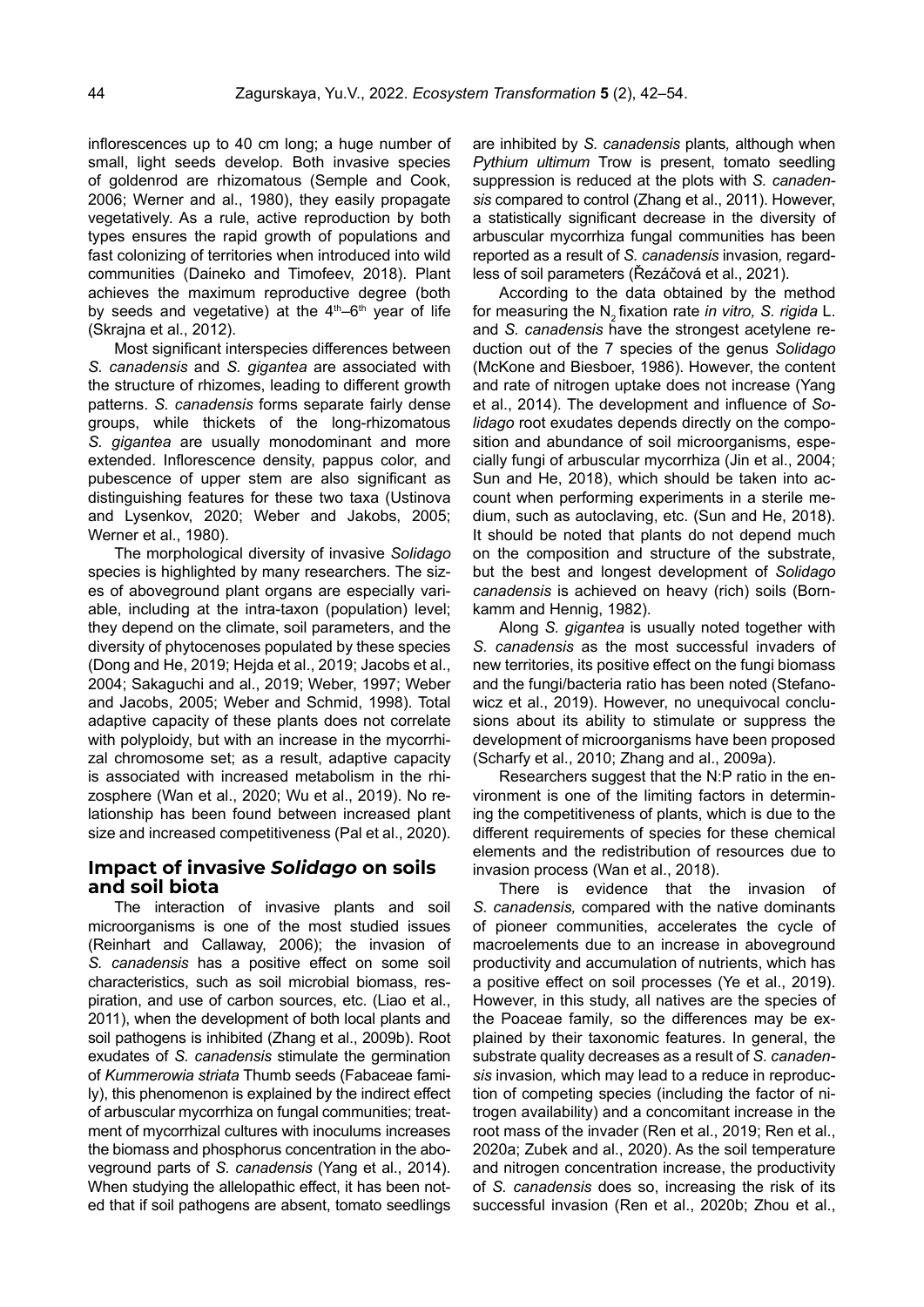2019). The soil pH increases most strongly after the invasion, this may also explain the change in some microbiological parameters of the soil (Bobuľská et al., 2019) It is hypothesized that some chemical properties of the soil and microbial communities may be used as indicators of the population density of invasive *S. canadensis* (Zhang et al., 2009a).

### **Competitive plant interactions (allelopathy)**

The allelopathic properties that promote invasion are among the most important features of the species potentially dangerous for ecosystems (Bais et al., 2003; Gao et al., 2018; Hierro and Callaway, 2003; Kondratiev and Larikova, 2018; Kondratiev et al., 2017; Rice, 1984; Ridenour and Callaway, 2001; Zhang et al., 2019a). The inhibitory effects of *S. canadensis* on the development of native plants and explanations of these mechanisms are quite different; in addition, ambiguous results are obtained in both laboratory and mesocosm (microcosm) experiments (Bruckner et al., 1995; Del Fabbro and Prati, 2015a, b; Stefanowicz and al., 2019). Chinese scientists note that the negative effect of *S. canadensis* seedlings on plants of local origin (*Agropyron cristatum* (L.) Gaertn., *Cichorium intybus* L., *Elymus dahuricus* Turkish. ex Griseb., *Poa pratensis*  L., and *Setaria plicata* (Lam.) T. Cooke) turns out to be much weaker than on the plants originated from North America: *Achillea millefolium* L., *Calamagrostis canadensis* (Michx.) P. Beauv., *Carex vulpinoidea*  Michx., *Elymus canadensis* L., and *Poa secunda*  J. Presl (Sun and He, 2018).

The influence of root exudates of *S. canadensis* from various populations of Europe and America to European species (*Arrhenatherum elatius* (L.) Presl., *Trifolium pretense* L., *Lythrum salicaria* L., *Stachys officinalis* (L.) Trevis., *Dactylis glomerata* L. and *Achillea millefolium* L.), growing together with *S. canadensis* generally at the edge of the thicket (except *A. millefolium* with the least inhibitory effect), is stronger in plants from European (invasive) populations compared to local plants (Abhilasha et al., 2008), supporting similar results obtained for other invasive plants (Mallik and Pellissier, 2000; Prati and Bossdorf, 2004).

The result of allelopathic action may be influenced not only by edaphic factors, but also by the stages and development of plants, their origin, the composition of native plants in different regions, as well as the mutual influence of these factors (Del Fabbro and Prati, 2015a; Prati and Bossdorf, 2004; Sun and He, 2018).

According to one of the latest hypotheses about the success of alien species invasion (Novel weapons), the organic substances, produced by invader plants into the soil and previously unknown to natural communities (most often, these are essential oils), may have a decisive importance (Callaway and Aschchoug, 2000).

The variability of the chemical composition of the considered goldenrod species is relatively low (Radusiene et al., 2015). The most studied compounds are polyphenols, including polysaccharide-polyphenol conjugates (Kraujalienė et al., 2017), and terpenes, which are associated with the main medicinal properties of *Solidago* plants*:* antioxidant, bronchodilator, hypotensive, antimicrobial, antifungal, and antiproliferative (Apáti et al., 2003; Bonaterra and al., 2019; Deng et al., 2015; Gomes et al., 2018; Liu and al., 2018; Saluk-Juszczak et al., 2010; Šutovska et al., 2013).

Attempts to explain the effects of *S. canadensis*  on tomato seedlings by the presence of saponins and phenolic compounds through an allelopathic effect on the soil root rot pathogen *Pythium ultimum* (Zhang et al., 2011) are not sufficiently substantiated. Plant phenolic compounds (chlorogenic acid, rutin, hyperoside, isoquercitrin, quercitrin, etc.) are adaptive substances that are not significant for invasive spread (Radusiene et al., 2015). In addition, the presence of these compounds in the soil is more likely a consequence of the partial decomposition of soil organic compounds (humic substances) and/or leaching of plant roots from microscopic remains, but not the result of their excretion by the roots of living *S. canadensis* plants*.*

When studying the allelopathy of invasive species, the mechanisms of action of allelochemicals are important. This may refer to immediate effect, or "Novel weapon" (Callaway and Aschchoug, 2000; Callaway and Ridenour, 2004)), or to that delayed in time (allelopathic heritage), where "hereditary" effects may persist after the death or removal of invaders, affecting communities in the long term (Inderjit et al., 2011) directly or indirectly through the regulation of soil microflora (Del Fabbro and Prati, 2015b). The most likely allelopathic agents of *Solidago* are terpenes and terpenoids (Abhilasha et al., 2008), as well as volatile aromatic compounds. About 80 components belonging to these groups, mainly belonging to the classes of di-, tri-, and sesquiterpenes have been found in *S. canadensis* and other species of this genus *(*Amtmann, 2010; Chaturvedula et al., 2004; Kalemba and Thiem, 2004; Kasali and al., 2002). An indirect effect on soil microflora may also be provided by terpene derivatives, such as cyclocolorenone, which is found in large quantities in the essential oil of *S. gigantea*  (Chaturvedula et al., 2004; Stefanowicz et al., 2019).

Therefore, the study of the allelopathic effects of invasive species does not always support the theory of the suppression of the growth of native plants due to the release of chemical compounds into the soil and the stimulation of the development of pathogenic soil biota (Del Fabbro and Prati, 2015a) or via their effect on soil nitrogen-fixing bacteria (Wang et al., 2018).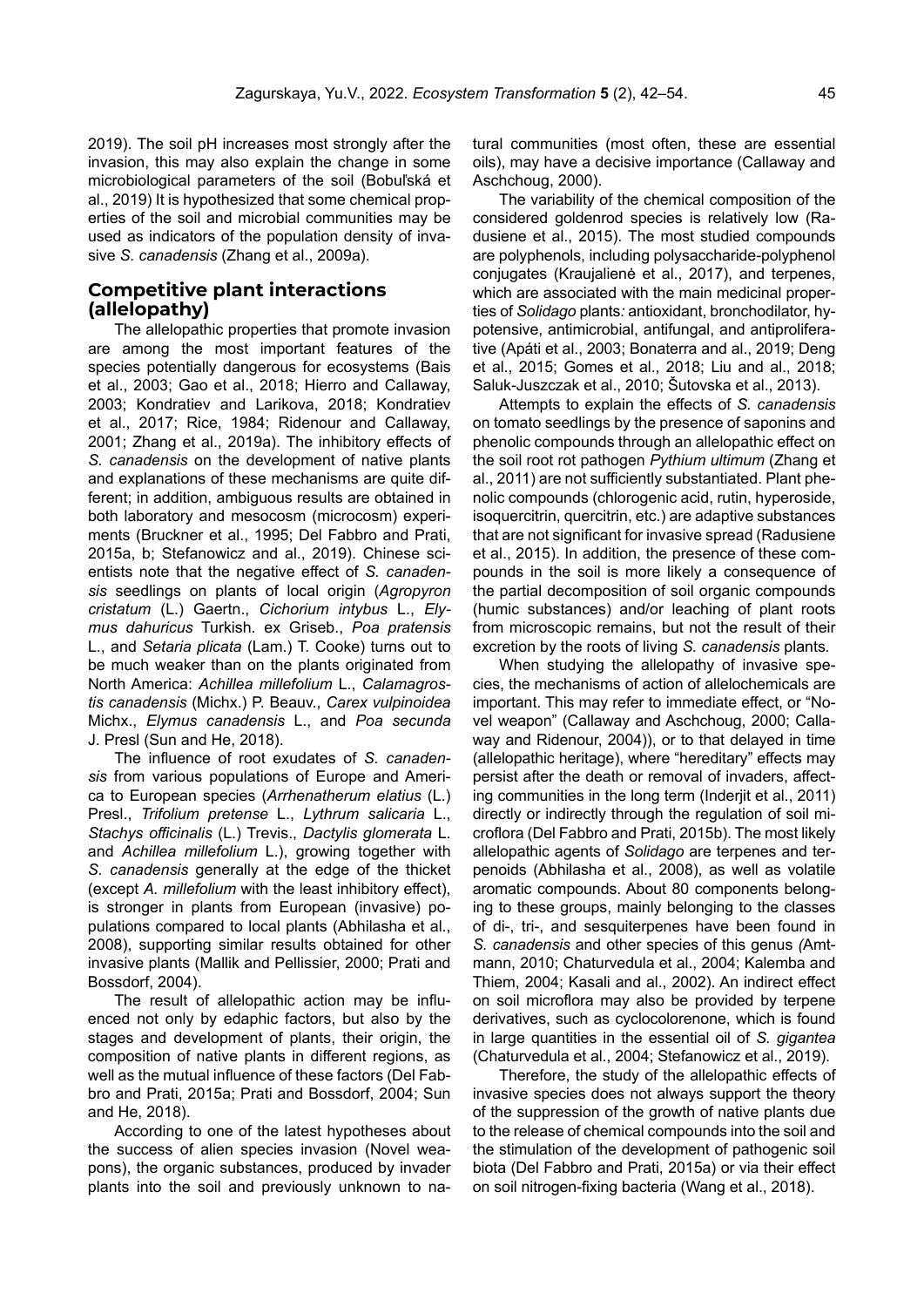#### **Changes in the phytocenose structure caused by imbalance in faunal complexes during** *Solidago*  **invasion**

As a rule, the degree of the impact of a particular change on the ecosystem is assessed by the degree of disruption in the functioning of adjacent structures and by the consequences for environmental well-being and human economic activity.

When studying invasive plant communities, changes in the composition and structure of ecosystems are noted as a result of the formation of new mechanisms of interaction with local biota (Aerts et al., 2017; Wolfe and Klironomos, 2005; Zhang et al., 2019b). However, all the results obtained and the hypotheses expressed so far are scattered and united only by the variability of the observed effects on the growth, behavior, diversity, and productivity of organisms and communities, even in similar or parallel experiments (Vilà et al., 2011).

When studying thickets of invasive goldenrod species in ruderal urban areas in Germany (Karlsruhe), an increase in the number of crab spiders (Thomisidae) has been noted, but these floristic changes did not affect the total abundance and taxonomic composition of Araneae (Bauer et al., 2021).

In some cases, invasion of *S. canadensis* may negatively affect the abundance of ground beetles and bees, including honeybees, and other groups of pollinators (Fenesi et al., 2015; Groot and al., 2007; Moron et al., 2009). The main mechanism of the impact of invasive *Solidago* species on native plant communities is the invader ability to compete with native species for pollinating insects (Sun et al., 2013). Presumably, this is due to the greater height of the plants, the size of the inflorescences, and the duration of flowering. Interestingly, pollinating insects prefer *S. gigantea plants* over *S. canadensis* with equal opportunities for choice, this may be due to different distribution patterns of these species (Ustinova and Lysenkov, 2020).

Conclusions about the modifying effect of goldenrod on the soil fauna of natural biogeocenoses are not always confirmed by modern studies. In particular, a comparison of communities of soil arthropods under the thickets of *S. gigantea* and of native plants evidences on a high taxonomic similarity for these communities (Ustinova et al., 2021). The influence of *S. gigantea* on the characteristics of the soil nematode community has been reported; however, the changes in various ecosystems are quite ambiguous (Čerevková et al., 2020).

# **Issues of biodiversity conservation and restoration**

Regardless of the penetration mechanisms and the ways of influencing the host ecosystems, invasive transforming species should become a priority for ecological control activities (Khorun, 2014). Due to the active distribution of invaders, the use of everincreasing raw material reserves of phytomass of invasive *Solidago* species may attract attention*.* Essential oils from *S. gigantea* and *S. canadensis* may be used as a material for the production of soil pesticides, because they have an insecticidal effect, but they are not toxic to earthworms *Eisenia fetida* (Savigny, 1826) (Benelli et al., 2019).

There are no natural mechanisms for regulating the distribution of goldenrod species. In particular, there has been reported on insignificant grazing of *S. canadensis* and *S. gigantea* by snails and slugs and the inability of the latter to suppress the expansion of invasive plants species in natural populations (Ustinova, 2019). Despite a wide range of conditions for the distribution of invasive goldenrod species, their introduction is limited in highland areas. The last has been explained by low-temperature climatic conditions (Perera et al., 2021); however, the data on the types and structure of soils for the places, where *S. canadensis* and *S. gigantea* are present/absent, are not sufficiently detailed in this article. The dispersal of *S. canadensis* is closely associated with the human factor, in contrast to *S. gigantea.*

The measures to limit the introduction and spread of invasive plants are needed for normal agricultural circulation (Kozak and Pudełko, 2021) or for alternative use of fallow land, especially former arable lands. The establishment and maintenance of integrated coastal protected areas of sufficient width along rivers is recommended (Zelnik et al., 2020). In a long-term experiment, the invertebrate herbivores have a significant effect on the population dynamics of *S. canadensis,* however, it took six years or even more to track it undoubtedly (Korell et al., 2019). The combined effect of two different invaders (by example of *Juglans regia* and *Solidago canadensis)* may be less detrimental to succession process than the impact of each species separately (Lenda et al., 2019).

These plants may be used as indicators of hydrocarbon pollution (Chapman et al., 2013; Ficco et al., 2010). Currently, the whole plants and the aboveground part of the *Solidago canadensis* are considered as organic fertilizer (Izydorczyk et al., 2020; Tang et al., 2020), bioaccumulator for phytoremediation of soils contaminated with polychlorinated biphenyls (PCBs) and sorbent for the removal of Cd (II) from wastewater (Zhang et al., 2018), biofuel (Ciesielczuk et al., 2014; Zihare and al., 2018), as well as a source for the production of herbal medicines and dietary supplements (Amtmann, 2010; Chaturvedula et al., 2004; Kalemba and Thiem, 2004; Kasali and al., 2002).

# **Conclusions**

Three taxa of the genus *Solidago* are invasive: North American species *S. canadensis* and *S. gigantea,* as well as *S. × niederederi,* which is of hybrid origin (*S. canadensis × S. virgaurea)*. They occupy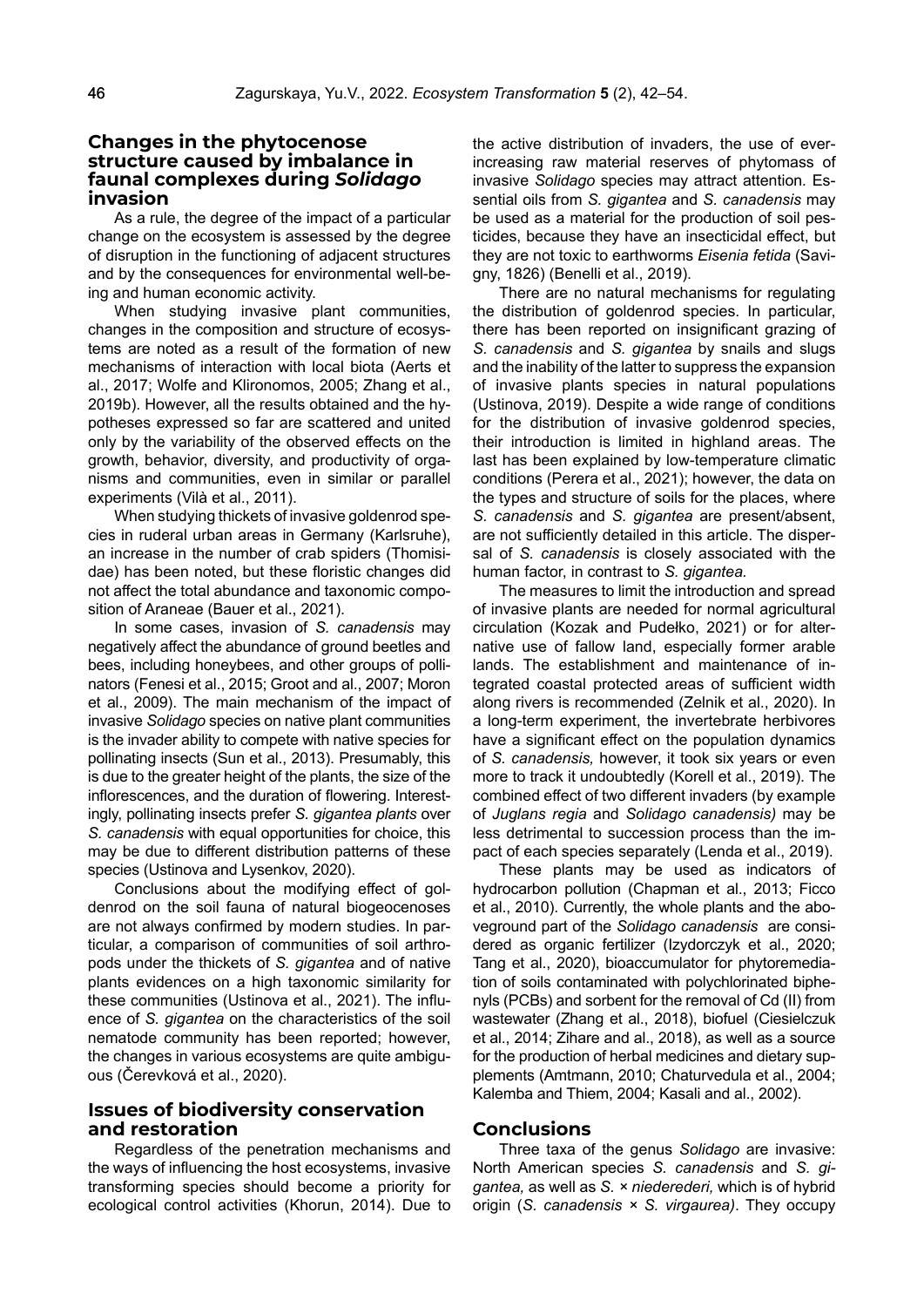mainly anthropogenically disturbed communities; their ability to penetrate into natural biocenoses, as well as to affect restorative succession and the development of agrocoenoses, depends significantly on climatic and edaphic factors, as well as the flora richness at a particular territory.

An analysis of sources from international scientific reference databases on the chemistry, biology, and ecology of *Solidago* species makes it possible to state that the influence of limiting soil factors and the composition of the soil microbiota on the competitive interactions of plants are the most actively studied issues nowadays. It is difficult to draw unambiguous conclusions about the effect of the root exudates of these plants on the soil microflora, since the results of these studies depend also on the initial soil biota, and the medium sterilization leads to disruption of plant development.

The mechanisms of action and the allelopathic potential of invasive plant species differ significantly depending on the objects of influence and the stage of plant development. Most likely, essential oil components (terpenes and terpenoids) are allelopathic agents of *Solidago* species. The hypothesis about the inhibitory effect of phenolic compounds on plant objects is unfounded.

#### **Acknowledgments**

The author expresses sincere gratitude to Dr. Elena Yu. Babaeva (All-Russian Scientific Research Institute of Medicinal and Aromatic Plants) and anonymous reviewers for valuable comments. Thanks to Olga V. Ryzhkova (Paleontological Institute RAS, Moscow) for highly professional editing of the article.

# **Funding**

The study was carried out within the State Task no. 0286-2021-0010 (EGISU NIOKTR no. ААА-А-А21-121011590010-5).

# **ORCID**

Yuli[a](https://orcid.org/0000-0001-8101-0945) V. Zagurskaya **D** [0000-0001-8101-0945](https://orcid.org/0000-0001-8101-0945)

#### **References**

- Abhilasha, D., Quintana, N., Vivanco, J., Joshi, J., 2008. Do allelopathic compounds in invasive *Solidago canadensis* s.l. restrain the native European fora? *Journal of Ecology* **96** (5), 993–1001. https://www.doi.org/10.1111/j.1365- 2745.2008.01413.x
- Abramova, L.M., Golovanov, Ya.M., 2019. Classification of communities with alien species in the South Urals. IV. Communities with species of *Solidago* genus, *Lupinus polyphyllus* and *Phalacroloma annuum*. *Vegetation of Russia* **36**, 3–24. https://www.doi.org/10.31111/ vegrus/2019.36.3
- Aerts, R., Ewald, M., Nicolas, M., Piat, J., Skowronek, S., Lenoir, J., Honnay, O., 2017. Invasion by the alien tree Prunus serotina alters ecosystem functions in a temperate deciduous forest. *Frontiers of Plant Science* **8**, 179. https:// doi.org/10.3389/fpls.2017.00179
- Amtmann, M., 2010. The chemical relationship between the scent features of goldenrod *(Solidago canadensis* L.) flower and its unifloral honey. *Journal of Food Composition and Analysis* **23** (1), 122–129. https://www.doi.org/10.1016/j. jfca.2009.10.001
- Apáti, P., Szentmihályi, K., Kristó, Sz.T., Papp, I., Vinkler, P., Szoke, É., Kéry, Á., 2003. Herbal remedies of *Solidago* – correlation of phytochemical characteristics and antioxidative properties. *Journal of Pharmaceutical and Biomedical Analysis* **32** (4–5), 1045–1053. https://www.doi.org/10.1016/ S0731-7085(03)00207-3
- Bais, H.P., Vepachedu, R., Gilroy, S., Callaway, R.M., Vivanco, J.M., 2003. Allelopathy and exotic plant invasion: From molecules and genes to species interactions. *Science* **301**, 1377–1380. https:// www.doi.org/10.1126/science.1083245
- Balf, K., 1992. Garden worthy goldenrods. *Garden West* **6** (6), 36–37.
- Bauer, T., Bäte, D.A., Kempfer, F. Schirmel, J., 2021. Differing impacts of two major plant invaders on urban plant-dwelling spiders (Araneae) during flowering season. *Biological Invasions* **23**, 1473– 1485. https://doi.org/10.1007/s10530-020-02452-w
- Benelli, G., Canale, A., Pavela, R., Cianfaglione, K., Nagy, D.U., Maggi, F., 2019. Evaluation of two invasive plant invaders in Europe (*Solidago canadensis* and *Solidago gigantea*) as possible sources of botanical insecticides. *Journal of Pest Science* **92** (2), 805–821. https://www.doi. org/10.1007/s10340-018-1034-5
- Bobuľská, L., Demková, L., Čerevková,A., Renčo, M., 2019. Plant invasion alter activity of soil microbial community in forest and grassland ecosystems of eastern Slovakia. *Proceedings of 19th International Multidisciplinary Scientific Geoconference SGEM 2019*. Sofia, Bulgaria, 595–602. https://www.doi. org/10.5593/sgem2019/5.2/S20.074
- Bomanowska, A., Rewicz, A., Adamowski, W., Kirpluk, I., Otręba, A., 2019. Invasive alien plants in Polish National parks – threats to species diversity. *PeerJ* **12**, e8034. https://www.doi.org/10.7717/ peerj.8034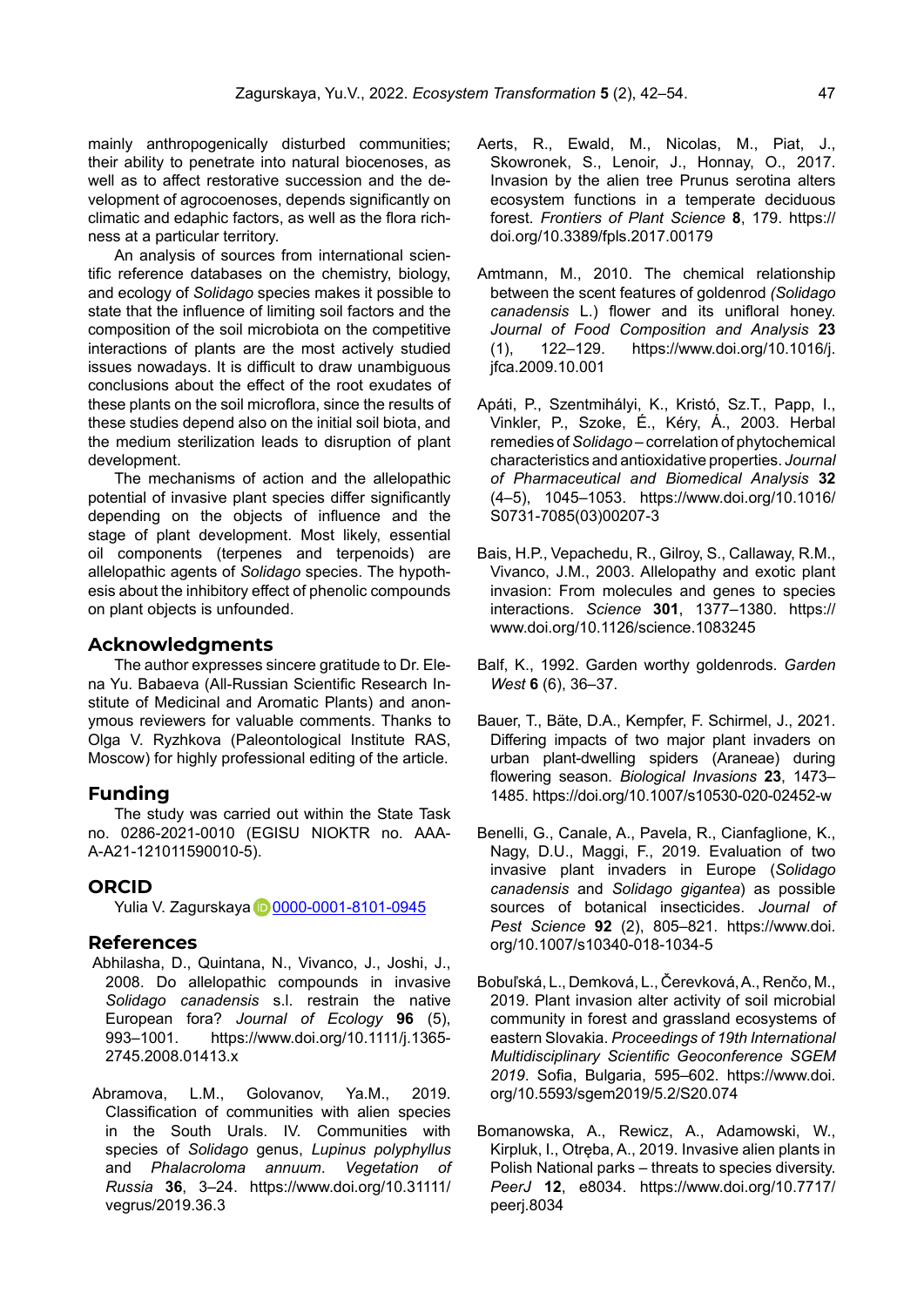- Bonaterra, G.A., Schwarzbach, H., Kinscherf, R., Kelber, O., Weiser, D., 2019. Anti-inflammatory effects of Phytodolor® (Stw 1) and components (Poplar, Ash And Goldenrod) on human Monocytes/ Macrophages. *Phytomedicine* **58**, 152868. https:// www.doi.org/10.1016/j.phymed.2019.152868
- Bornkamm, R., Hennig, U., 1982. Experimentellokologische Untersuchungen zur Sukzession von ruderalen Pflanzengesellschaften auf unterschiedlichen Boden. I. Zusammensetzung der Vegetation. *Flora* **172**, 267–316. (In German). https://www.doi.org/10.1007/BF00118399
- Bruckner, A., Wright, J., Kampichler, C., Bauer, R., Kandeler, E. A., 1995. A method of preparing mesocosms for assessing complex biotic processes in soils. *Biology and Fertility of Soils* **19**, 257–262. https://www.doi.org/10.1007/BF00336169
- Brzank, M., Piekut, K., Dabrowski, P.,<br>Pawluskiewicz, B., 2019. The succession Pawluskiewicz, B., 2019. The succession and regression of plant species on Lowland Hay Meadows in Poland. *Polish Journal of Environmental Studies* **28** (3), 1567–1577. https:// www.doi.org/10.15244/pjoes/85302
- Burlutskiy,V.A., Mazurov,V.N., Osokin,I.E., Peliy,A.F., Semeshkina, P.S. et al., 2019. Development and use of synanthropic phytocenoses with complex invasion in Kaluga Region. *RUDN Journal of Agronomy and Animal Industries* **14** (2), 114–122. https://www.doi.org/10.22363/2312- 797X-2019-14-2-114-122
- Callaway, R.M., Aschchoug, E.T., 2000. Invasive plant versus their new and old neighbors: a mechanism for exotic invasion. *Science* **290**, 521–523. https:// www.doi.org/10.1126/science.290.5491.521
- Callaway, R.M., Ridenour, W.M., 2004. Novel weapons: Invasive success and the evolution of increased competitive ability. *Frontiers in Ecology and the Environment* **2** (8), 436–443. https://www. doi.org/10.1890/1540-9295(2004)002[0436:NWIS AT12.0.CO:2
- Čerevková, A., Miklisová, D., Renčo, M., Bobuľská, L., 2020. Impact of the invasive plant *Solidago gigantea* on soil nematodes in a seminatural grassland and a temperate broadleaved mixed forest. *Journal of Helminthology* **94**, e51. https://www.doi.org/10.1017/S0022149X19000324
- Chapman, E., Dave, V.G., Murimboh, J.D., 2013. A review of metal (Pb and Zn) sensitive and pH tolerant bioassay organisms for risk screening of metal-contaminated acidic soils. *Environmental*

*Pollution* **179**, 326–342. https://www.doi. org/10.1016/j.envpol.2013.04.027

- Chaturvedula, V.S.P., Zhou, B.-N., Gao, Z., Thomas, S.J., Hecht, S.M., Kingston, D.G. I., 2004. New lupane triterpenoids from *Solidago canadensis* that inhibit the lyase activity of DNA polymerase β. *Bioorganic & Medicinal Chemistry* **12** (23), 6271–6275. https://www.doi.org/10.1016/j. bmc.2004.08.048
- Chen, G., Zhang, Ch., Ma, L., Qiang, Sh., Silander, J.A., Qi, L.L., 2013. Biotic homogenization caused by the invasion of *Solidago canadensis* in China. *Journal of Integrative Agriculture* **12** (5), 835–845. https://www.doi.org/10.1016/S2095- 3119(13)60302-0
- Chernaya Kniga flory Sibiri [Black Flora Book of Siberia], 2016. Vinogradova, Yu.K., Kupriyanov, A.N. (eds.). Geo, Novosibirsk, Russia, 440 p. (In Russian).
- Chumakov, L.S., Neverdasova, M.A., 2017. Zolotarnik kanadskii (*Solidago canadensis* L.) v razlichnykh biotopakh na territorii belorusskoi stolitsy [Ecological assessment of herbaceous phytocenoses and *Solidago canadensis* L. under canopy of urban coniferous plantations]. *Materialy XII mezhdunarodnoi nauchno-prakticheskoi konferentsii "Aktual'nye problemy ekologii" [Materials of the XII international scientific and practical conference "Actual problems of ecology"].* Grodno, Belarus, 27–29. (In Russian).
- Ciesielczuk, T., Poluszyńska, J., Sporek, M., 2014. Potential uses for solid biofuels from non-food crops. *Proceedings of ECOpole* **8** (2), 363–368. https://www.doi.org/ 10.2429/proc.2014.8(2)044
- Daineko, N.M., Timofeev, S.F., 2018. Razvitie invazivnogo vida zolotarnika kanadskogo (*Solidago canadensis* L.) v Vetkovskom i Checherskom raionakh Gomel'skoi oblasti [Development of invasive species Canadian goldenrod (*Solidago canadensis* L.) in Vetka and Chechersk districts of Gomel region]. *Bjulleten' nauki i praktiki [Bulletin of Science and Practice]* **4** (4), 12–19. (In Russian).
- Del Fabbro, C., Prati, D., 2015a. Invasive plant species do not create more negative soil conditions for other plants than natives. *Perspectives in Plant Ecology Evolution and Systematics* **17**, 87–95. http:https:// www.doi.org/10.1016/j.ppees.2015.02.002.
- Del Fabbro, C., Prati, D., 2015b. The relative importance of immediate allelopathy andallelopathic legacy in invasive plant species. *Basic and Applied*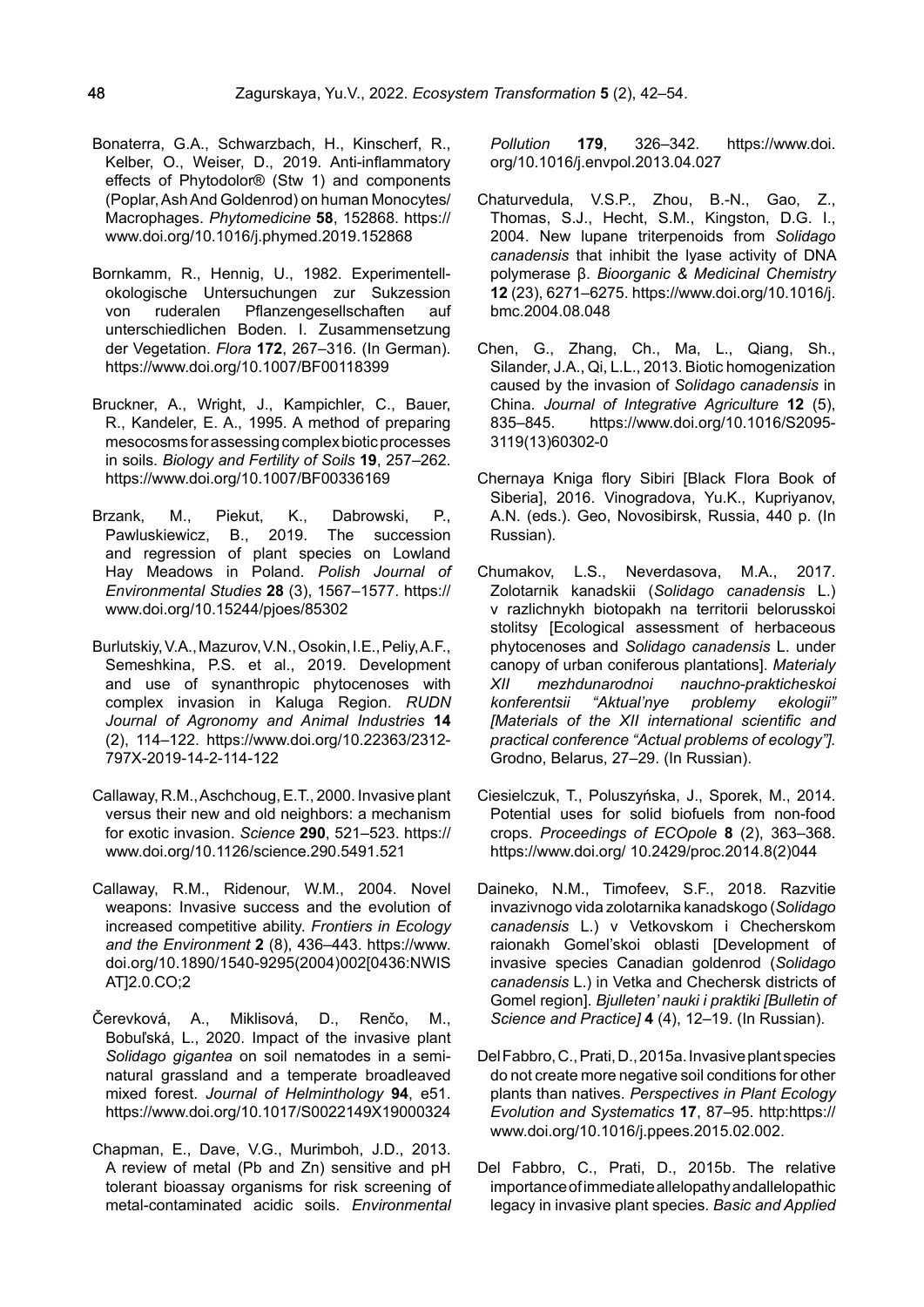*Ecology* **16** (1), 28–35. http:https://www.doi. org/10.1016/j.baae.2014.10.007.

- Deng, Y., Zhao, Y., Padilla-Zakour, O., Yang, G., 2015. Polyphenols, antioxidant and antimicrobial activities of leaf and bark extracts of *Solidago canadensis* L. *Industrial Crops and Products* **74** (15), 803–809. https://www.doi.org/10.1016/j. indcrop.2015.06.014
- Dong, L.-J., He, W.-M., 2019. The relative contributions of climate, soil, diversity and interactions to leaf trait variation and spectrum of invasive *Solidago canadensis*. *BMC Ecology* **19** (1), 24. https://www.doi.org/10.1186/s12898-019- 0240-1
- Dubovik, D.V., Skuratovich, A.N., Miller, D., Spiridovich, E.V., Gorbunov, Yu.N., Vinogradova, Yu.K., 2019. The invasiveness of *Solidago canadensis* in the Sanctuary "Prilepsky" (Belarus). *Nature Conservation Research* **4** (2), 48–56. https://doi.org/10.24189/ncr.2019.013
- Ellstrand, N.C., Shierenbeck, K.A., 2006. Hybridization as a stimulus for the evolution of invasiveness in plants? *Euphytica* **148**, 35–46. https://www.doi.org/10.1007/s10681-006-5939-3
- Fenesi, A., Vágási, C.I., Beldean, M., Földesi, R., Kolcsár, L.-P. et al., 2015. *Solidago canadensis* impacts on native plant and pollinator communities in different-aged old fields. *Basic and Applied Ecology* **16**, 335–346. https://www.doi. org/10.1016/j.baae.2015.03.003
- Ficko, S.A., Rutter, A., Zeeb, B.A., 2010. Potential for phytoextraction of PCBs from contaminated soils using weeds. *Science of The Total Environment* **408**, 3469–3476. https://doi.org/10.1016/j. scitotenv.2010.04.036
- Galkina, M.A., Vinogradova, Yu.K., 2019. Invasive taxa of the genus *Solidago* L. in the vicinity of the city of Pskov. *Ecosystem Transformation* **2** (2), 12– 18. <http://www.doi.org/10.23859/estr-190207>
- Galkina, M.A., Vinogradova,Y.K., 2020. Hybridogenic activity of *Solidago* L. in North-Eastern Europe. *Ecosystem Transformation* **3** (3), 62–69. [http://](http://www.doi.org/10.23859/estr-200429) [www.doi.org/10.23859/estr-200429](http://www.doi.org/10.23859/estr-200429)
- Gao, L., Hou, B., Cai, M.L., Zhai, J.J., Li, W.H., Peng, C.L., 2018. General laws of biological invasion based on the sampling of invasive plants in China and the United States. *Global Ecology and Conservation* **16**, e00448. https://www.doi. org/10.1016/j.gecco.2018.e00448
- Gomes, D.B., Zanchet, B., Locateli, G., Benvenutti, R.C., Vechia, C.A.D. et al., 2018. Antiproliferative potential of solidagenone isolated of *Solidago chilensis*. *Revista Brasileira de Farmacognosia* **28** (6), 703–709. https://www.doi. org/10.1016/j.bjp.2018.09.001
- Groot (de), M., Kleijn, D., Jogan, N., 2007. Species groups occupying different trophic levels respond differently to the invasion of semi-natural vegetation by *Solidago canadensis*. *Biological Conservation* **136** (4), 612–617. https://doi.org/10.1016/j. biocon.2007.01.005
- Gusev, A.P., 2015. The impact of invasive Canadian goldenrod (*Solidago canadensis* L.) on regenerative succession in old fields (the Southeast of Belarus). *Russian Journal of Biological Invasions* **6** (2), 74–77. https://www.doi. org/10.1134/S2075111715020034
- Gusev, A.P., 2019. Invasive plant species as inhibitors of restorative successions. *Contemporary Problems of Ecology* **12** (3), 213–219. https://www. doi.org/10.1134/S1995425519030053
- Gusev, A.P., 2021. Effect of *Solidago canadensis* on the species diversity of phytocenoses in Belarusian Polesye. *Russian Journal of Ecology* **52**, 340–343. https://doi.org/10.1134/S1067413621030061
- Hejda, M., Štajerová, K., Pergl, J., Pyšek, P., 2019. Impacts of dominant plant species on trait composition of communities: comparison between the native and invaded ranges. *Ecosphere* **10** (10), e02880. https://www.doi.org/10.1002/ecs2.2880
- Hierro, J.L., Callaway, R.M., 2003. Allelopathy and exotic plant invasion. *Plant and Soil* **256**, 29–39. https://www.doi.org/10.1023/A:1026208327014
- Inderjit, S., Wardle, D.A., Karban, R., Callaway, R.M., 2011. The ecosystem and evolutionary contexts of allelopathy. *Trends in Ecology & Evolution* **26**, 655– 662. https://www.doi.org/10.1016/j.tree.2011.08.003
- Izydorczyk, G., Sienkiewicz-Cholewa, U., Baśladyńska, S., Kocek, D., Mironiuk, M., Chojnacka, K., 2020. New environmentally friendly bio-based micronutrient fertilizer by biosorption: From laboratory studies to the field. *Science of The Total Environment* **710**, 136061. https://www. doi.org/10.1016/j.scitotenv.2019.136061
- Jakobs, G., Weber, E., Edwards, P.J., 2004. Introduced plants of the invasive *Solidago gigantea* (Asteraceae) are larger and grow denser than conspecifics in the nativerange. *Diversity*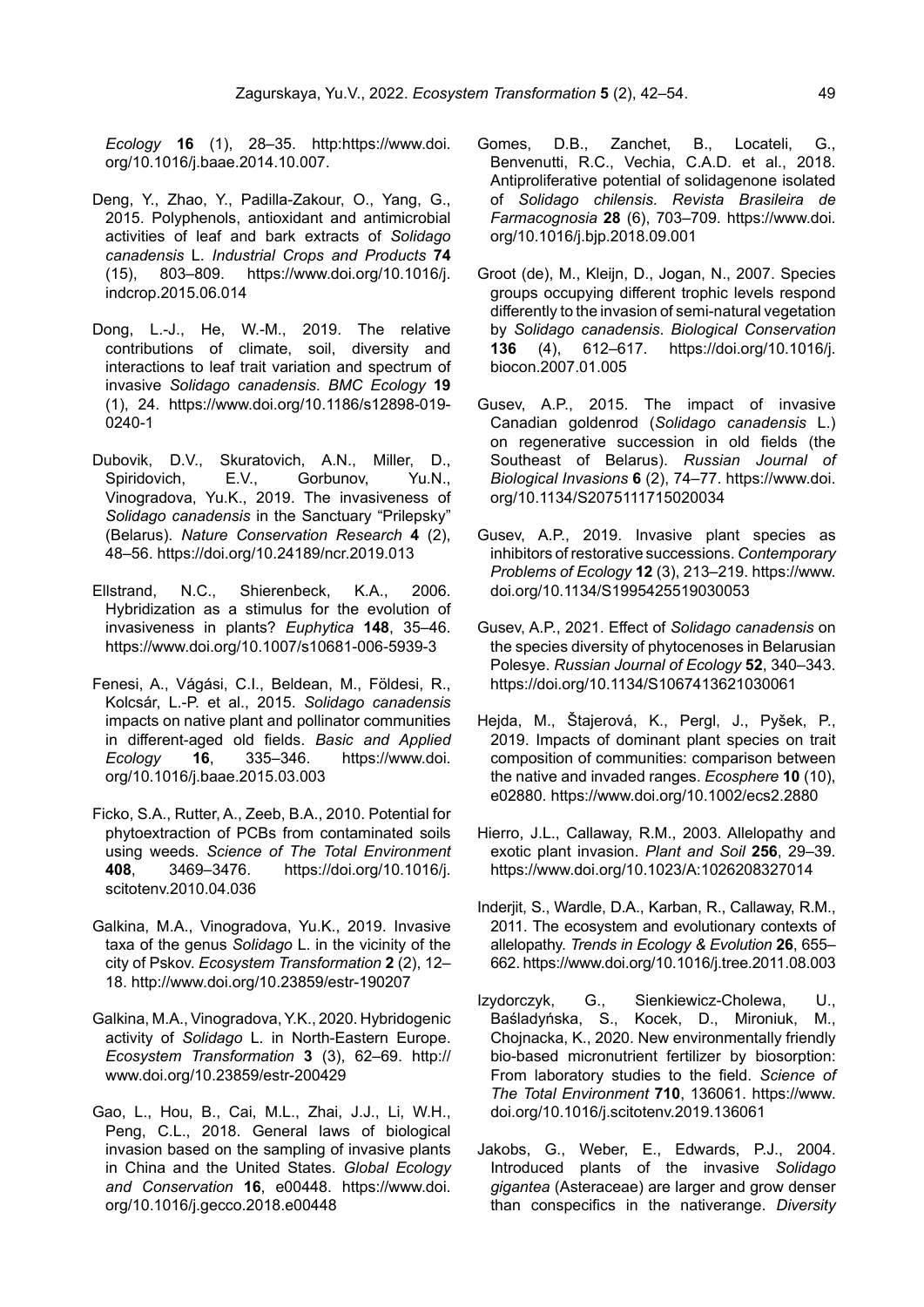*and Distribution* **10** (1), 11–19. https://www.doi. org/10.1111/j.1472-4642.2004.00052.x

- Jin, L., Gu, Y., Xiao, M., Chen, J., Li, B., 2004. The history of *Solidago canadensis* invasion and the development of its mycorrhizal associations in newly-reclaimed land. *Functional Plant Biology* **31**, 979–986. https://www.doi.org/10.1071/FP04061
- Kalemba, D., Thiem, B., 2004. Constituents of the essential oils of four micropropagated *Solidago* species. *Flavour and Fragrance Journal* **19** (1), 40–43. https://www.doi.org/10.1002/ffj.1271
- Karpavičiené, B., Radušiené, J., 2016. Morphological and anatomical characterization of *Solidago* × *niederederi* and other sympatric *Solidago* species. *Weed Science* **64** (1), 61–70. https://www.doi. org/10.1614/WS-D-15-00066.1
- Kasali, A.A., Ekundayo, O., Paul, C., König, W.A., 2002. epi-Cubebanes from *Solidago canadensis*. *Phytochemistry* **59** (8), 805–810. https://www.doi. org/10.1016/S0031-9422(02)00006-7
- Khoroon, L.V., 2014. Problemy invazionnoi ekologii rastenii v zarubezhnoi nauchnoi literature [The main issues of the invasive plant ecology in the foreign literature]. *Vestnik Udmurtskogo universiteta: Seriya . Biologiya. Nauki o zemle [Bulletin of Udmurt University. Series: Biology. Earth Sciences]* **3**, 64–77. (In Russian).
- Koldomova, E.A., Naumenko, N.I., 2020. Nekotorye osobennosti rasprostraneniya *Solidago canadensis* v gorodakh Udmurtskoi Respubliki [Some features of *Solidago canadensis* distribution in the cities of the Udmurt Republic]. *Ekosistemy [Ekosystems]* **21**, 68–74. (In Russian).
- Kondrat'ev, M.N., Evdokimova, D.P., Larikova, Yu.S., 2017. Rol' invazii chuzherodnykh vidov rastenii v lesnye ekosistemy [The role of invasions of alien species of plants in forestry ecosystems]. *Aktua'nye problemy lesnogo kompleksa [Actual Problems of the Forest Complex]* **47**, 127–131. (In Russian).
- Kondrat'ev, M.N., Larikova, Yu.S., 2018. Rol' allelopatii v invazii rastitel'nykh vidov (obzor) [Role of allelopathy in the invasion of plant species (review)]. *Izvestiya Timiryazevskoi sel'skokhozyaistvennoi akademii [Proceedings of Timiryazev Agricultural Academy]* **2**, 48–61. (In Russian). [http://www.doi.org/10.26897/0021-](http://www.doi.org/10.26897/0021-342X-2018-2-48-61) [342X-2018-2-48-61](http://www.doi.org/10.26897/0021-342X-2018-2-48-61)
- Korell, L., Auge, H., Schädler, M., Brandl, R., Schreiter, S., 2019. Release from above-and

belowground insect herbivory mediates invasion dynamics and impact of an exotic plant. *Plants* **8** (12), 544. https://www.doi.org/10.3390/ plants8120544

- Kozak, M., Pudełko, R., 2021. Impact assessment of the long-term fallowed land on agricultural soils and the possibility of their return to agriculture. *Agriculture* **11** (2), 148. https://doi.org/10.3390/ agriculture11020148
- Kraujalienė, V., Pukalskas, A., Venskutonis, P.R., 2017. Biorefining of goldenrod (*Solidago virgaurea* L.) leaves by supercritical fluid and pressurized liquid extraction and evaluation of antioxidant properties and main phytochemicals in the fractions and plant material. *Journal of Functional Foods* **37**, 200–208. https://www.doi.org/10.1016/j. jff.2017.07.049
- Lenda, M., Tryjanowski, P., Skórka, P., Żmihorski, M., Knops, J. et al., 2019. Multispecies invasion reduces the negative impact of single alien plant species on native flora. *Diversity and Distribution* **25** (6), 951– 962. https://www.doi.org/10.1111/ddi.12902
- Liao, M., Xie, X., Peng, Y., Ma, A., 2011. Changes of soil microbiological characteristics after *Solidago сanadensis* L. invasion. *Agricultural Sciences in China* **10** (7), 1064–1071. https://www.doi. org/10.1016/S1671-2927(11)60095-3
- Liu, J., Bai, R., Liu, Y., Zhang, X., Kan, J., Jin, C., 2018. Isolation, structural characterization and bioactivities of naturally occurring polysaccharide– polyphenolic conjugates from medicinal plants A review. *International Journal of Biological Macromolecules* **107** (B), 2242–2250. https://www. doi.org/10.1016/j.ijbiomac.2017.10.097
- Lysenkov, S.N., Galkina, М.А., 2021. Pervaya nakhodka *Solidago* × *niederederi* Khek (Asteraceae) v Tul'skoi oblasti (Evropeiskaya chast' Rossii) [First finding of *Solidago* × *niederederi* in Tula oblast (European part of Russia)]. *Rossiiskii zhurnal biologicheskikh invazii [Russian Journal of Biological Invasions]* **4**, 106–113. (In Russian). [http://www.doi.](http://www.doi.org/10.35885/1996-1499-2021-14-4-106-113) [org/10.35885/1996-1499-2021-14-4-106-113](http://www.doi.org/10.35885/1996-1499-2021-14-4-106-113)
- Mallik, A.U., Pellissier, F., 2000. Effects of *Vaccinium myrtillus* on spruce regeneration: testing the notion of coevolutionary significance of allelopathy. *Journal of Chemical Ecology* **26** (9), 2197–2209. https://www.doi.org/10.1023/A:1005528701927
- McKone, M.J., Biesboer, D.D., 1986. Nitrogen fixation in association with the root systems of goldenrods (*Solidago* L.). *Soil Biology and Biochemistry* **18**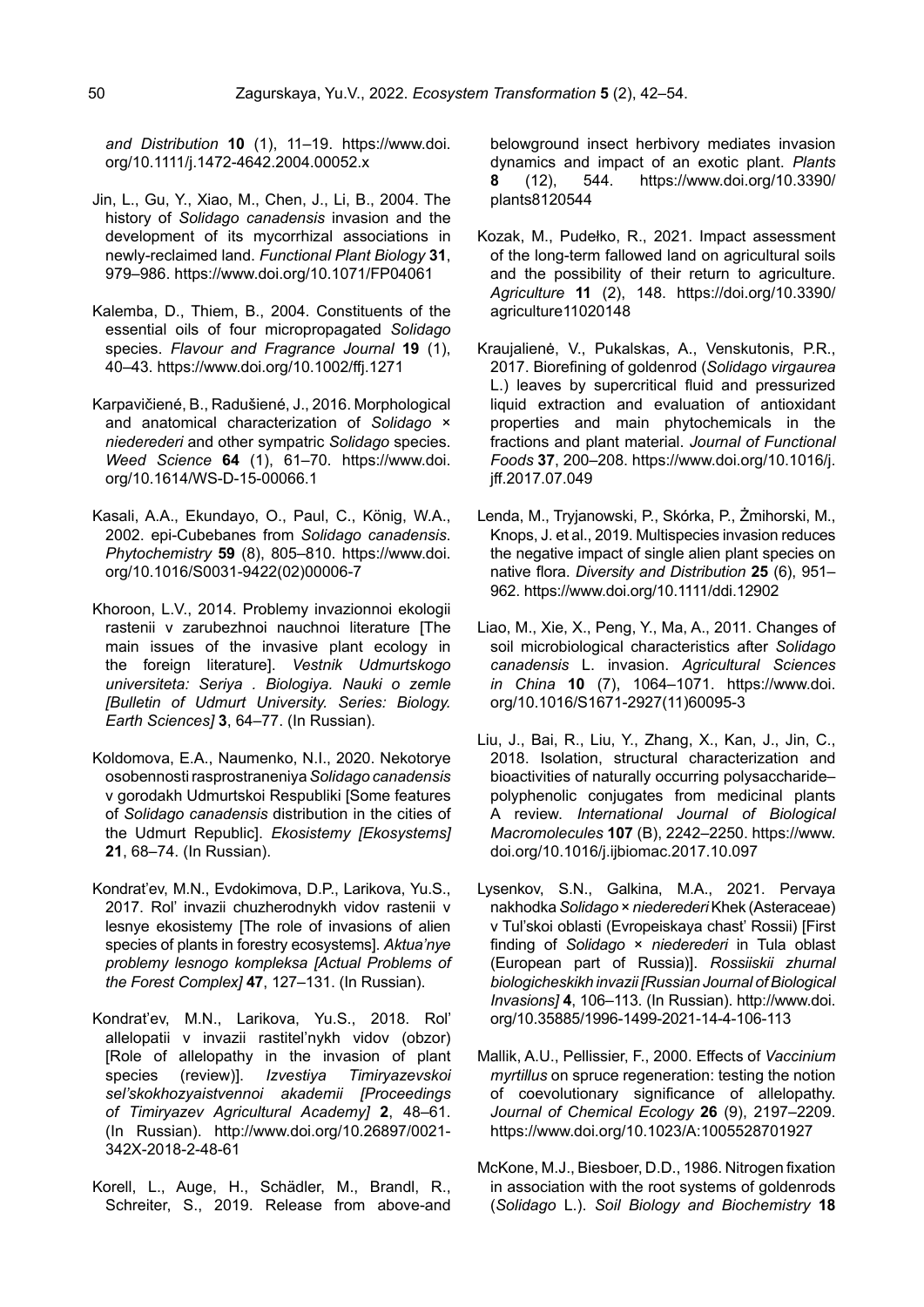(5), 543–545. https://www.doi.org/10.1016/0038- 0717(86)90013-1

- Moroń, D., Lenda, M., Skórka, P., Szentgyörgyi, H., Settele, J., Woyciechowski,M., 2009. Wild pollinator communities are negatively affected by invasion of alien goldenrods in grassland landscapes. *Biological Conservation* **142** (7), 1322–1332. https://doi.org/10.1016/j.biocon.2008.12.036
- Myśliwy, M., 2020. Senecionetum fluviatilis in Poland from a european perspective – diversity, distribution and threats. *Plant Biosystems* **154** (6), 814–826. https://www.doi.org/10.1080/11263504.2 019.1701120
- Nikolaeva, M.G., Razumova, M.V., Gladkova, V.N., 1985. Spravochnik po prorashchivaniyu pokoyashchikhsya semyan [Guide for germination of resting seeds]. Nauka, Leningrad, USSR, 347 p. (In Russian).
- Pal, R.W., Nagy, D.U., Maron, J.L., Waller, L.P., Callaway, R.M., Tosto, A., Liao, H., 2020. What happens in Europe stays in Europe: apparent evolution by an invader does not help at home. *Ecology* **101** (8), e03072. https://www.doi. org/10.1002/ecy.3072
- Perera, P.C.D., Szymura, T.H., Zając, A, Chmolowska, D, Szymura, M., 2021. Drivers of *Solidago* species invasion in Central Europe-Case study in the landscape of the Carpathian Mountains and their foreground. *Ecology and Evolution* **11** (18), 12429–12444. https://www.doi.org/10.1002/ ece3.7989
- Peshchanskaya, E.V., 2009. Biologicheskie osobennosti zolotarnika kanadskogo (*Solidago canadensis* L.) pri introduktsii v usloviyakh Stavropol'skoi vozvyshennosti [Biological features of the Canada goldenrod (*Solidago canadensis* L.) during introduction on the Stavropol Upland]. *Biological sciences PhD thesis.* Moscow, Russia, 110 p. (In Russian).
- Prati, D., Bossdorf, O., 2004. Allelopathic inhibition of germination by *Alliaria petiolata* (Brassicaceae). *American Journal of Botany* **91** (2), 285–288. https://www.doi.org/10.3732/ajb.91.2.285
- Radusiene, J., Marska, M., Ivanauskas, L., Jakstas, V., Karpaviciene, B., 2015. Assessment of phenolic compound accumulation in two widespread goldenrods. *Industrial Crops and Products* **63**, 158–166. https://www.doi. org/10.1016/j.indcrop.2014.10.015
- Reinhart, K.O., Callaway, R.M., 2006. Soil biota and invasive plants. *New Phytologist* **170**, 445–457. https://www.doi.org/10.1111/j.1469- 8137.2006.01715.x
- Ren, G., He, M., Li, G., Anandkumar, A., Dai, Z. et al., 2020a. Effects of *Solidago canadensis* invasion and climate warming on soil net n mineralization. *Polish Journal of Environmental Studies* **29** (5), 3285– 3294. https://www.doi.org/10.15244/pjoes/114237
- Ren, G.-Q., Yang, H.-Y., Li, J., Prabakaran, K., Dai, Z.-C. et al., 2020b. The effect of nitrogen and temperature changes on *Solidago canadensis* phenotypic plasticity and fitness. *Plant Species Biology* **35** (4), 283–299. https://www.doi. org/10.1111/1442-1984.12280
- Ren, G.-Q., Li, Q., Li, Y., Li, J., Adomako, O.M. et al., 2019. The enhancement of root biomass increases the competitiveness of an invasive plant against a co-occurring native plant under elevated nitrogen deposition. *Flora* **261**, 151486. https://www.doi. org/10.1016/j.flora.2019.151486
- Řezáčová, V., Řezáč, M., Gryndler, M., Hršelová, H., Gryndlerová, H., Michalová,T., 2021. Plant invasion alters community structure and decreases diversity of arbuscular mycorrhizal fungal communities. *Applied Soil Ecology* **167**, 104039. https://doi. org/10.1016/j.apsoil.2021.104039
- Rice, E.L., 1984. Allelopathy. Academic Press, New York, USA, 422 p.
- Richardson, D.M., Pyšek, P., Rejmánek, M., Barbour, M.G., Panetta, F.D., West, C.J., 2000. Naturalization and invasion of alien plants: concepts and definitions. *Diversity and Distribution* **6** (2), 93–107. https://www.doi.org/10.1046/j.1472- 4642.2000.00083.x
- Ridenour, W.M., Callaway, R.M., 2001. The relative importance of allelopathy in interference: the effects of an invasive weed on a native bunchgrass. *Oecologia* **126** (3), 444–450. https://www.doi. org/10.1007/s004420000533
- Sakaguchi, S., Horie, K., Ishikawa, N., Ito, M., Nishio, S. et al., 2019. Maintenance of soil ecotypes of *Solidago virgaurea* in close parapatry via divergent flowering time and selection against immigrants. *Journal of Ecology* **107** (1), 418–435. https://www.doi.org/10.1111/1365-2745.13034
- Saluk-Juszczak, J., Pawlaczyk, I., Olas, B., Kołodziejczyk, J., Ponczek, M. et al., 2010. The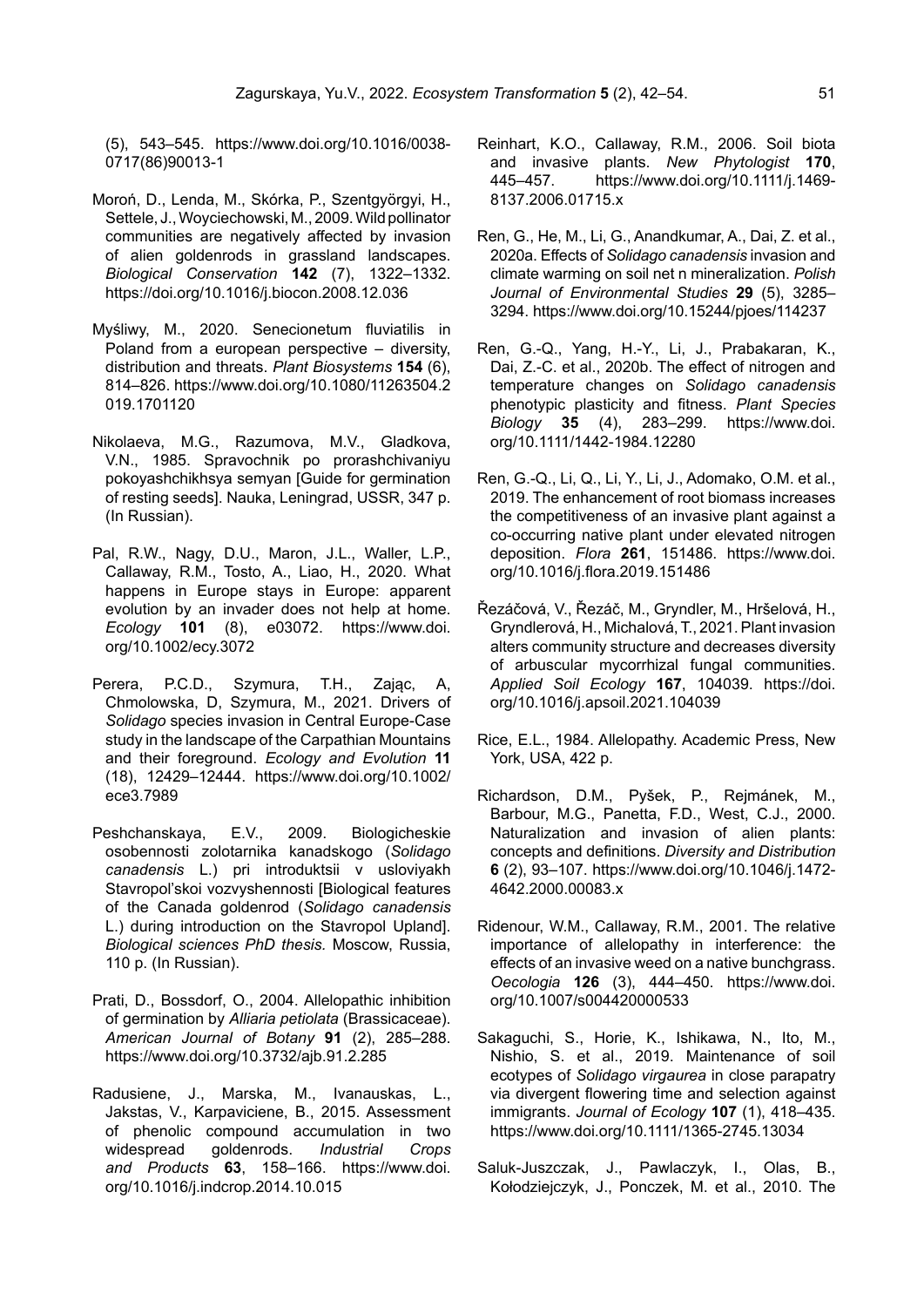effect of polyphenolic-polysaccharide conjugates from selected medicinal plants of Asteraceae family on the peroxynitrite-induced changes in blood platelet proteins. *International Journal of Biological Macromolecules* **47** (5), 700–705. https://www.doi. org/10.1016/j.ijbiomac.2010.09.007

- Savin, I.Yu., Shishkonakova, E.A., 2021. Prostranstvennye osobennosti ekspansii invazivnykh vidov zolotarnika v tsentral'nykh oblastyakh evropeiskoi chasti Rossii [Spatial features of invasive goldenrod species expansion in central regions of European part of Russia]. *Izvestiya Rossiiskoi akademii nauk. Seriya geograficheskaya [Bulletin of the Russian Academy of Sciences. Geographical Series*] **85** (3), 446–457. (In Russian). [https://doi.org/10.31857/](https://doi.org/10.31857/S2587556621030134) [S2587556621030134](https://doi.org/10.31857/S2587556621030134)
- Scharfy, D., Güsewell, S., Gessner, M.O., Venterink, H.O., 2010. Invasion of *Solidago gigantea* in contrasting experimental plant communities: effects on soil microbes, nutrients and plant-soil feedbacks. *Journal of Ecology* **98** (6), 1379–1388. https://doi.org/10.1111/j.1365- 2745.2010.01722.x
- Semple, J.C., Cook, R.E., 2006. *Solidago*. Flora of North America: 20. Asteraceae, Part. 2. Astereae and Senecioneae. Web page. URL: http://www. efloras.org/florataxon.aspx?flora\_id=1&taxon\_ id=200024550 (accessed: 28.10.2021).
- Shelepova, O., Galkina, M., Vinogradova, Y., Dubovik, D., Skuratovich, A., Spiridovich, E., 2019. *Solidago canadensis* impacts on tillable land withdrawn from the farming turnover. *IOP conference series. Earth and Environmental Science* **390**, 012013. https://www.doi. org/10.1088/1755-1315/390/1/012013
- Shmelev, V.M., Pankrushina, A.N., 2019. Osobennosti rasprostraneniya invazionnykh *Solidago* (Asteraceae) i ikh vozdeistvie na prirodnye vidy [Spreading of invasive *Solidago* (Asteraceae) and their impact on native species]. *Vestnik TvGU. Seriya: Biologiya i ekologiya* [*Herald of Tver State University. Series: Biology and Ecology*] **3** (55), 130–135. (In Russian). [http://](http://www.doi.org/10.26456/vtbio105) [www.doi.org/10.26456/vtbio105](http://www.doi.org/10.26456/vtbio105)
- Skrajna, T., Ługowska, M., Pawlonka, Z., 2012. Wybrane cechy morfologiczne i biologia *Solidago canadensis* L. na odłogach środkowej części Niziny Południowopodlaskiej. *Zeszyty Naukowe Uniwersytetu Przyrodniczego we Wrocławiu – Rolnictwo* **585**, 79–93. (In Polish).
- Stefanowicz, A.M., Stanek, M., Majewska, M.L., Nobis, M., Zubek, S., 2019. Invasive plant species identity affects soil microbial communities in a mesocosm experiment. *Applied Soil Ecology* **136**, 168–177. https://www.doi.org/10.1016/j. apsoil.2019.01.004
- Sun, S.-G., Montgomery, B.R., Li, B., 2013. Contrasting effects of plant invasion on pollination of two native species with similar morphologies. *Biological Invasions* **15**, 2165–2177. https://doi. org/10.1007/s10530-013-0440-0
- Sun, Z.-K., He, W.-M., 2018. Invasive *Solidago canadensis* versus its new and old neighbors: Their competitive tolerance depends on soil microbial guilds. *Flora* **248**, 43–47. https://www. doi.org/10.1016/j.flora.2018.08.015
- Šutovská, M., Capek, P., Kocmálová, M., Fraňová, S., Pawlaczyk, I., Gancarz, R., 2013. Characterization and biological activity of *Solidago canadensis* complex. *International Journal of Biological Macromolecules* **52**, 192–197. https://www.doi. org/10.1016/j.ijbiomac.2012.09.021
- Tang, J., Zhang, S., Zhang, X., Chen, J., He, X., Zhang, Q., 2020. Effects of pyrolysis temperature on soil-plant-microbe responses to *Solidago canadensis* L.-derived biochar in coastal salinealkali soil. *The Science of the Total Environment* **731**, 138938. https://www.doi.org/10.1016/j. scitotenv.2020.138938
- Teixeira, L.H., Yannelli, F.A., Ganade, G., Kollmann, J., 2020. Functional diversity and invasive species influence soil fertility in experimental grasslands. *Plants* **9** (1), 53. https:// doi.org/10.3390/plants9010053
- Tokarska-Guzik, B., Węgrzynek, B., Urbisz, A., Urbisz, A., Nowak, T., Bzdęga, K., 2010. Alien vascular plants in the Silesian Upland of Poland: distribution, patterns, impacts and threats. *Biodiversity Research and Conservation* **19**, 33–54. https://www.doi.org/10.2478/v10119-010- 0019-x
- Ufimtsev, V.I., 2018. Osobennosti rasprostraneniya *Solidago canadensis* L. v narushennykh soobshchestvakh mezhdurechenskogo gorodskogo okruga [Features of distribution of the *Solidago canadensis* L. in the degraded communities of the Mezhdurechensk town district]. *Materialy V mezhdunarodnoi konferentsii "Problemy promyshlennoi botaniki industrial'no razvitykh regionov" [Materials of the V international*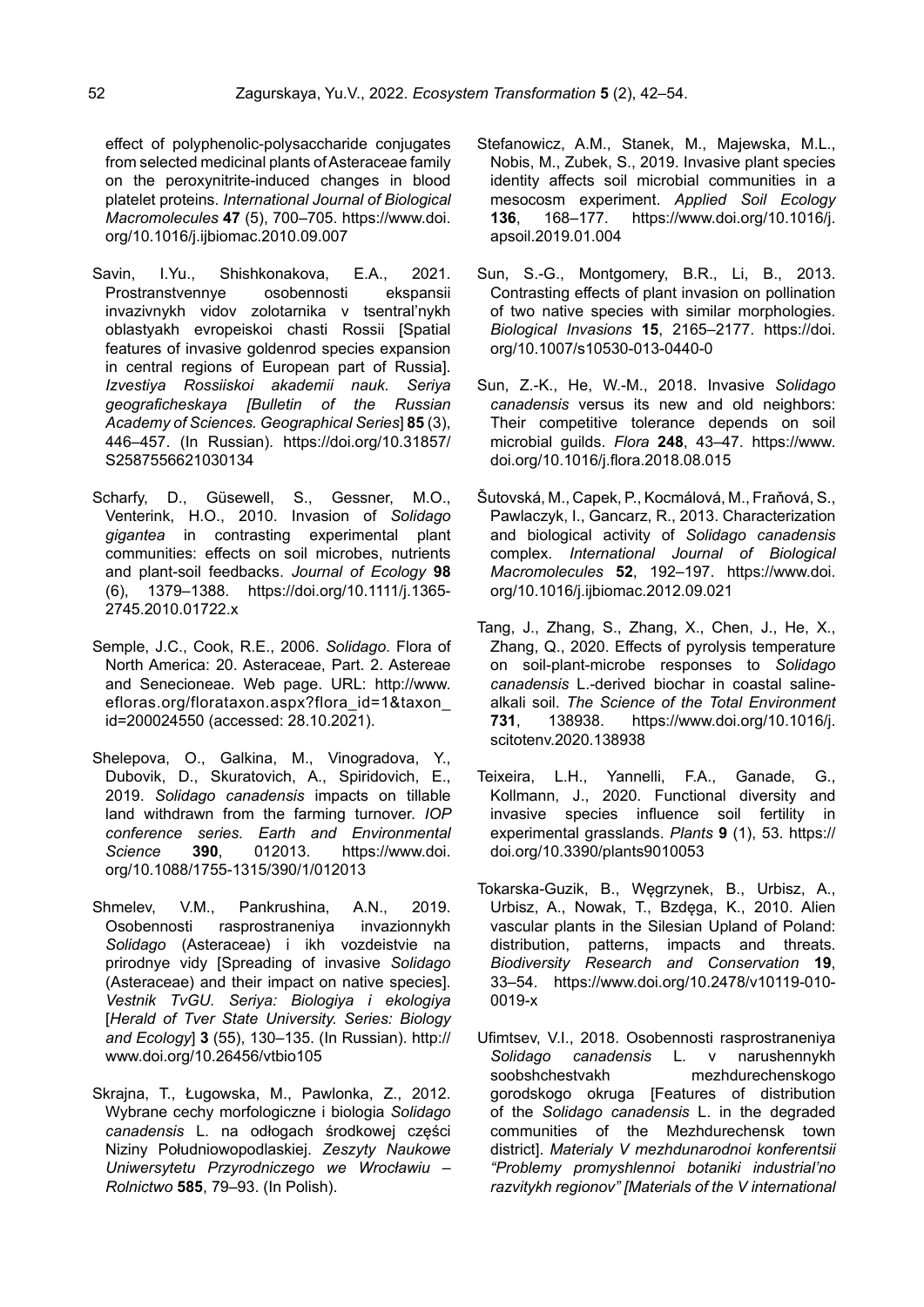*conference "Problems of industrial botany in industrialized regions"].* Kemerovo, Russia, 119– 120. (In Russian).

- Ustinova, E.N., 2019. Izuchenie sposobnosti nazemnykh mollyuskov Moskovskoi oblasti ispol'zovat' v pishchu invazionnye vidy roda *Solidago* (*S. canadensis*, *S. gigantea*) [The ability of terrestrial mollusks of the Moscow Region to feed on invasive species of the genus *Solidago* (*S. canadensis*, *S. gigantea*)]. *Rossiiskii zhurnal biologicheskikh invazii* [*Russian Journal of Biological Invasions*] **12** (3), 117–129. (In Russian).
- Ustinova, E.N., Lysenkov, S.N., 2020. Comparative study of the insect community visiting flowers of invasive goldenrods (*Solidago canadensis* and *S. gigantea*). *Arthropod-Plant Interactions* **14**, 825– 837. https://doi.org/10.1007/s11829-020-09780-7
- Ustinova, E.N., Schepetov, D.M., Lysenkov, S.N., Tiunov, A.V., 2021. Soil arthropod communities are not affected by invasive *Solidago gigantea* Aiton (Asteraceae), based on morphology and metabarcoding analyses. *Soil Biology and Biochemistry* **159**, 108288. https://doi. org/10.1016/j.soilbio.2021.108288
- Vilà, M., Espinar, J.L., Hejda, M., Hulme, P.E., Jarošík, V., Maron, J.L., Pyšek, P., 2011. Ecological impacts of invasive alien plants: a meta-analysis of their effects on species, communities and ecosystems. *Ecology Letters* **14**, 702–708. https:// doi.org/10.1111/j.1461-0248.2011.01628.x
- Vinogradova, Yu.K., Mayorov, S.R., Khoroon, L.V., 2010. Chernaya kniga flory Srednei Rossii. Chuzherodnye vidy rastenii v ekosistemakh Srednei Rossii [Black Flora Book of Central Russia. Alien plant species in the ecosystems of Central Russia]. GEOS, Moscow, Russia, 502 p. (In Russian).
- Vinogradova, Y.K., Aistova, E.V., Antonova, L.A., Chernyagina, O.A., Chubar, E.A. et al., 2020. Invasive plants in flora of the Russian Far East: the checklist and comments. *Botanica Pacifica. A journal of plant science and conservation* **9** (1), 103– 129. https://www.doi.org/10.17581/bp.2020.09107
- Wan, J., Oduor, A.M.O., Pouteau, R., Wang, B., Chen, L. et al., 2020. Can polyploidy confer invasive plants with a wider climatic tolerance? A test using *Solidago canadensis*. *Ecology and Evolution* **10** (12), 5617–5630. https://www.doi. org/10.1002/ece3.6303
- Wan, L.-Y., Qi, S.-S., Zou, C.B., Dai, Z.-C., Zhu, B., Song, Y.-G., Du, D.-L., 2018. Phosphorus addition

reduces the competitive ability of the invasive weed *Solidago canadensis* under high nitrogen conditions. *Flora* **240**, 68–75. https://www.doi. org/10.1016/j.flora.2017.12.012

- Wang, C., Jiang, K., Zhou, J., Wu, B., 2018. *Solidago canadensis* invasion affects soil N-fixing bacterial communities in heterogeneous landscapes in urban ecosystems in East China. *Science of The Total Environment* **631**–**632** (1), 702–713. https:// www.doi.org/10.1016/j.scitotenv.2018.03.061
- Wang, C., Wu, B., Jiang, K., Zhou, J., Du, D., 2019a. Canada goldenrod invasion affect taxonomic and functional diversity of plant communities in heterogeneous landscapes in urban ecosystems in East China. *Urban Forestry & Urban Greening*  **38**, 145–156. https://www.doi.org/10.1016/j. ufug.2018.12.006
- Wang, C., Wu, B., Jiang, K., Zhou, J., Liu, J., Lv, Y., 2019b. Canada goldenrod invasion cause significant shifts in the taxonomic diversity and community stability of plant communities in heterogeneous landscapes in urban ecosystems in East China. *Ecological Engineering* **127**, 504–509. https:// www.doi.org/10.1016/j.ecoleng.2018.10.002
- Weber, E., 1997. Phenotypic variation of the introduced peren-nial *Solidago gigantea* in Europe. *Nordic Journal of Botany* **17** (6), 631–638. https:// www.doi.org/10.1111/j.1756-1051.1997.tb00359.x
- Weber, E., Jakobs, G., 2005. Biological flora of central Europe: *Solidago gigantea* Aiton. *Flora* **200** (2), 109–118. https://www.doi.org/10.1016/j. flora.2004.09.001
- Weber, E., Schmid, B., 1998. Latitudinal population differentiation in two species of *Solidago* (*Asteraceae*) introduced into Europe. *American Journal of Botany* **85** (9), 1110–1121.
- Werner, P.A., Bradbury, I.K., Gross, R.S., 1980. The biology of Canadian weeds. 45. *Solidago canadensis* L. *Canadian Journal of Plant Science* **60**, 1393–1409.
- Wolfe, B.E., Klironomos, J.N., 2005. Breaking new ground: soil communities and exotic plant invasion. *BioScience* **55**, 477–487. https://doi. org/10.1641/0006-3568
- World Flora Online, 2021. Web page. URL: http:// www.worldfloraonline.org (accessed: 25.10.2021).
- Wu, S., Xu, X., Zhang, Y., Zhao, Y., Li, H., Cheng, J., Qiang, S., 2019. Polyploidy in invasive *Solidago*